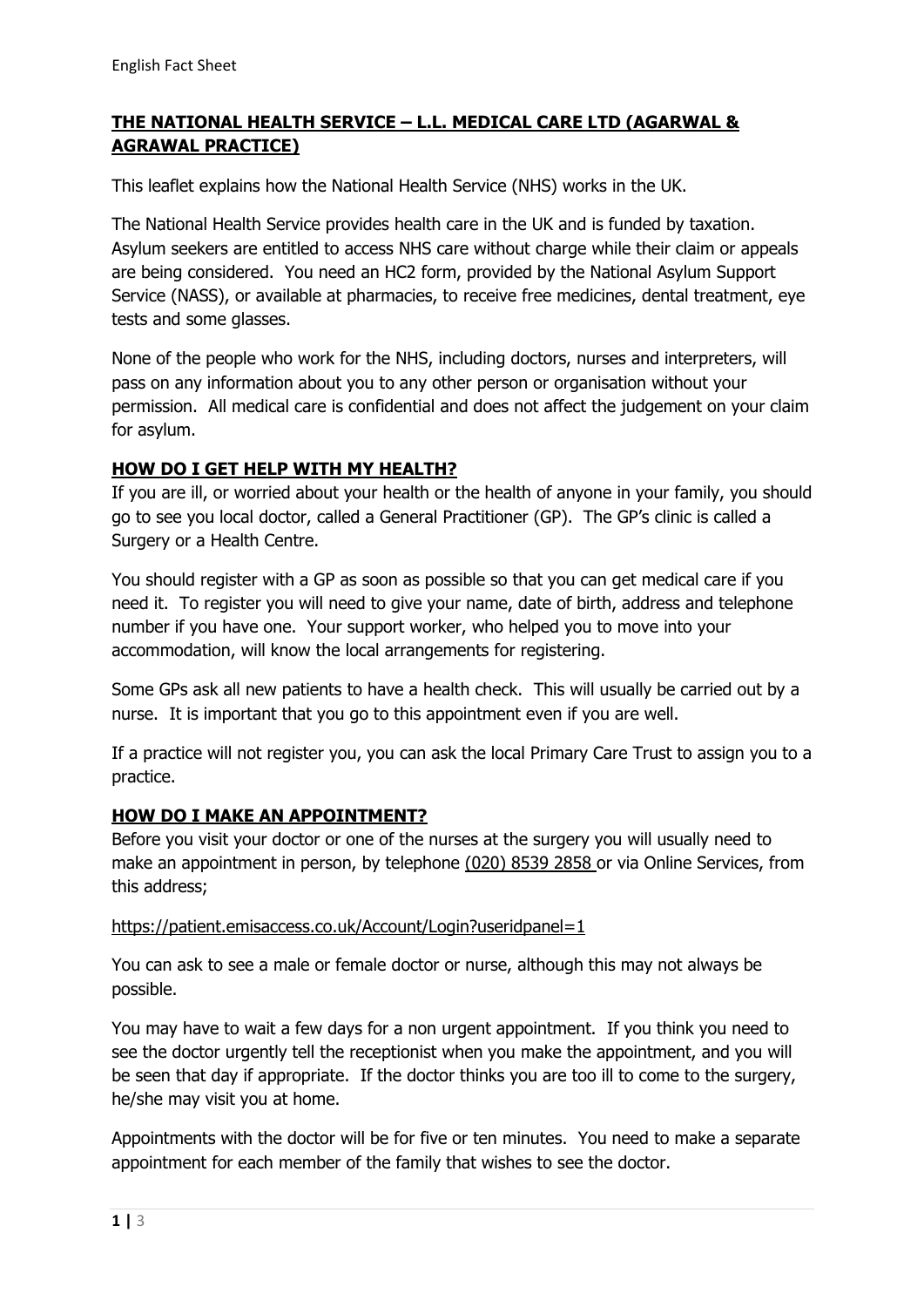Please make sure that you arrive on time for your appointment and if you are unable to attend your appointment please make sure you cancel it.

## **WHAT IF I DO NOT SPEAK ENGLISH?**

If you need an interpreter you must tell the receptionist when you make the appointment. Tell the staff which language you speak and they will book an interpreter for you or get an interpreter on the phone. It is important that you and the doctor understand each other so that he/she can make an accurate diagnosis of your problem.

## **WHO ELSE WORKS WITH MY GP?**

Nurses are very highly trained in the UK. They take care of many health needs including vaccinations, contraception advice, chronic illnesses such as diabetes and can give general health advice.

Midwives look after pregnant women and their newborn babies. Care before the birth of the baby is called 'ante-natal' and after the birth 'postnatal'.

Health Visitors are nurses who specialise in the care of children and their families and in helping people to stay healthy. They may come to visit you at your home.

## **WHAT IF I NEED TO SEE A SPECIALIST DOCTOR?**

Your GP will usually provide most of your health care and will decide if you need to see a specialist doctor (a consultant), or if you need to go to hospital. Everyone in the UK has to wait to see these specialist doctors.

The hospital will write to you with details of your appointment.

You must contact the hospital if you need an interpreter to be present at your appointment.

Hospital appointments may sometimes be in hospitals some distance from where you live, although you can get help with costs of travel if you have an HC2.

#### **PATIENT HELD RECORDS.**

If you have been given a Patient Held Record (blue book), please take this with you every time you have an appointment with the doctor or nurse. The information in this book is for yourself and NHS staff. No-one else has a right to read this book.

#### **WHO ELSE CAN HELP ME?**

#### **MEDICINES**

If your doctor wants you to take medicines he/she will write you a prescription. Take the prescription to a pharmacy or chemist shop. To get free prescriptions, you need your HC2 form. The pharmacist can give advice on the treatment of minor health problems. Some medicines can be bought from the pharmacist without a prescription, including some pain killers and cough medicines.